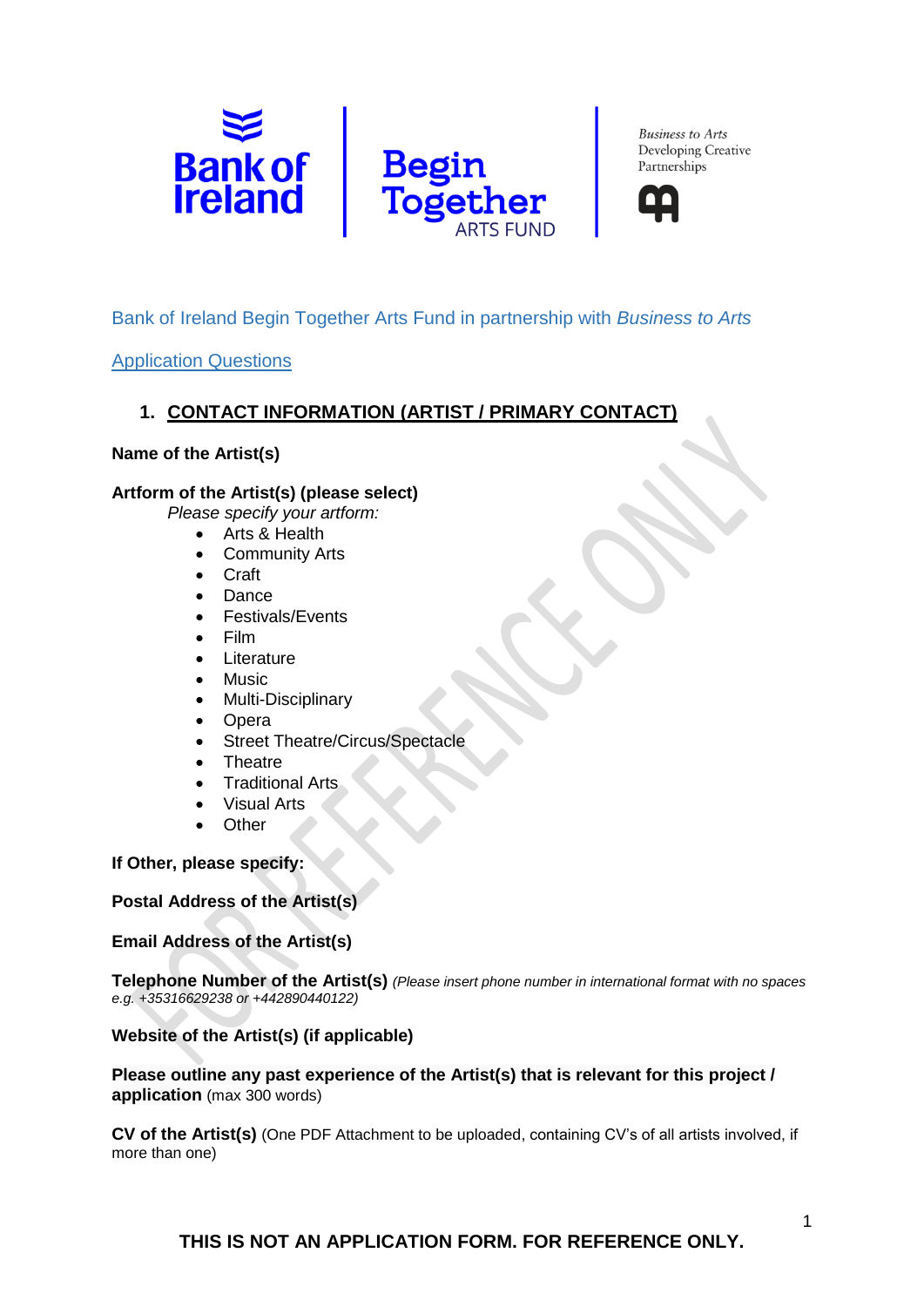



# **2. CONTACT INFORMATION (PARTNER ORGANISATION / PRIMARY CONTACT)**

**Name of the Partner Organisation** *(artists must be working in partnership with an organisation (e.g. a venue or event, arts organisation, community/voluntary organisation or another funding agency/organisation) to be eligible for funding)*

**Postal Address of the Partner Organisation**

**Name of Contact (Partner Organisation Representative)**

**Email of Contact (Partner Organisation Representative)**

**Telephone Number of Contact (Partner Organisation Representative)** *(Please insert phone number in international format with no spaces e.g. +35316629238 or +442890440122)*

**Website of the Partner Organisation (if applicable)**

**Please summarise the Partner Organisation's aims and objectives for this project / application** (max 250 words)

**Is more than one Partner Organisation involved (e.g. touring projects)?**

- o Yes
- o No

**If yes, please include names of all Partner Organisations**

**Please select the description that best reflects the Partner Organisation: (optional)**

- Small Arts Organisation
- Large Arts Organisation
- Local Community Organisation
- National Community Organisation
- Local Authority Body
- Small-Medium Enterprise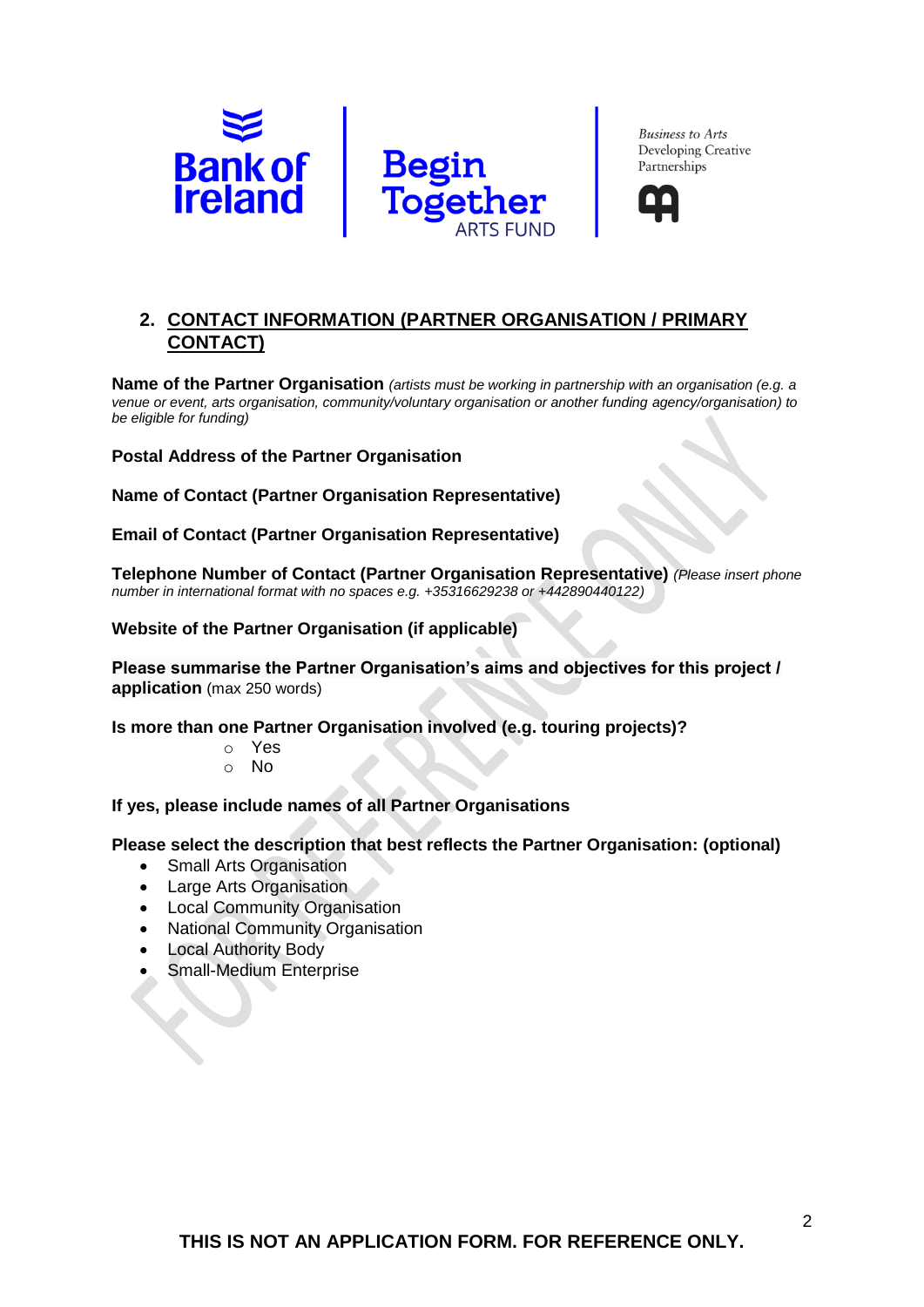



### **3. PROJECT INFORMATION**

**Please describe the project for which you seek funding including details of how it will enhance the wellbeing of the communities and audiences involved?** (max 250 words)

**Who is the lead applicant on this project, and is the main point of contact for correspondence:**

**When will the project be shown / take place?** *(Proposed activity must take place between October 2022 and December 2023)*

**Where will the project be shown / take place?** (please select)

**If Other/ Many, please specify:**

**Who is the target audience / participants for the project?** (max 150 words)

**How will you evaluate the project?** (max 150 words)

**Have you other funding secured for the project (e.g. bursaries, grants or personal investment)**

- o Yes
- o No

**If yes, please give details including name / sources of funding:**

**How much funding are you requesting from the Bank of Ireland Begin Together Arts Fund in Partnership with** *Business to Arts***?** Please note, the amount you may request must be in the range of  $\epsilon$ 5,000 –  $\epsilon$ 15,000 (or the sterling equivalent if your project is based in Northern Ireland). Average grants will be €10,000 (or the sterling equivalent if your project is based in Northern Ireland). with maximum grants of €15,000 (or the sterling equivalent if your project is based in Northern Ireland). Artwork(s) / arts project(s) with larger budgets that have secured funds elsewhere are encouraged to apply. Applicants must demonstrate proof of other funding secured and disclose the relevant funding source. Applications can be for 100% of the budget required.

**Would you be able to deliver the project with partial funding?**

- o Yes
- o No

**If yes, how much partial funding would enable the delivery of the project, and how would you manage the shortfall in funding?** (max 150 words)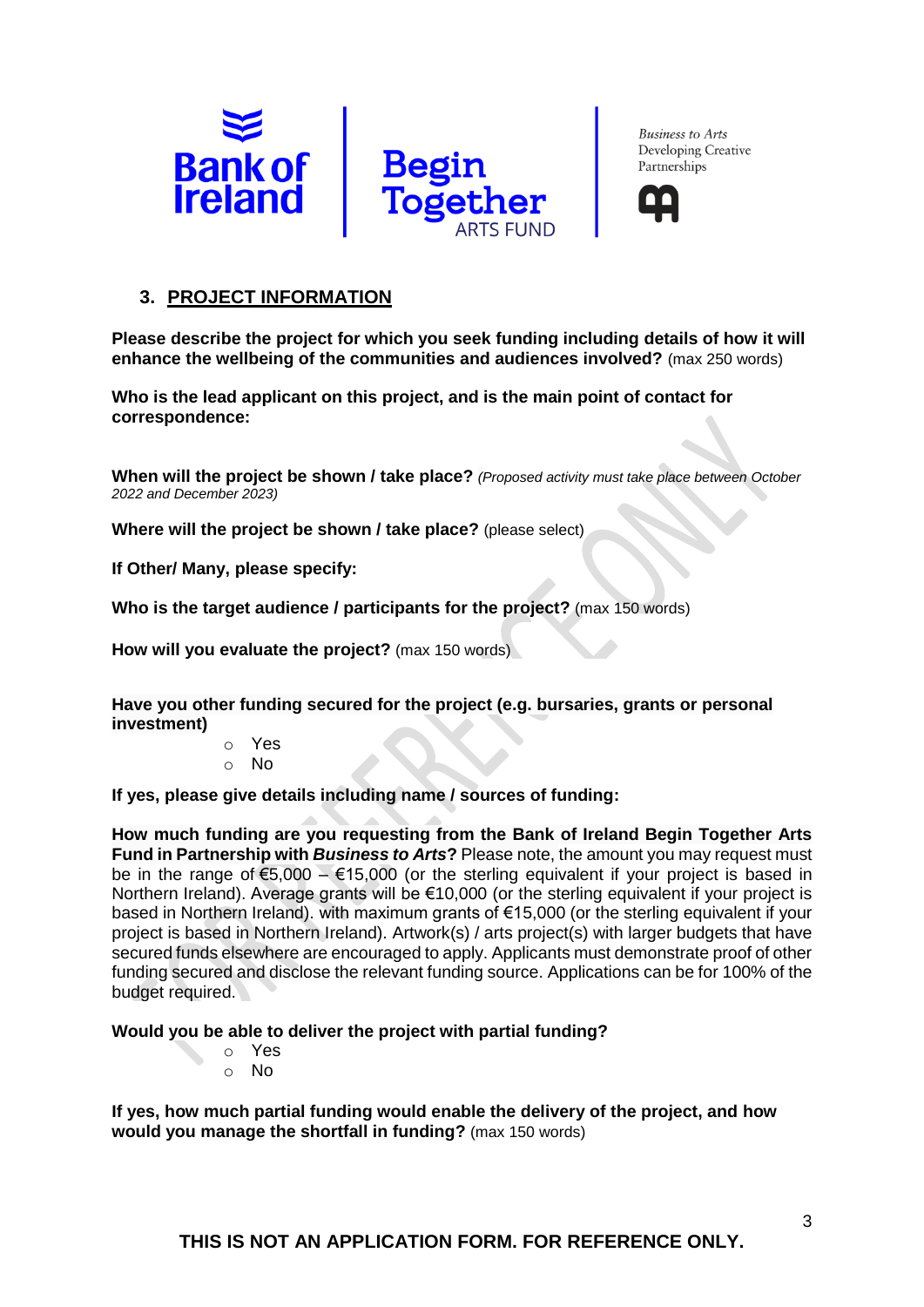



### **Please outline the overall project budget, by completing the table below:**

| Amount (e.g. $\epsilon$ or £) |
|-------------------------------|
|                               |
|                               |
|                               |
|                               |
|                               |
|                               |
|                               |
|                               |
|                               |
|                               |
|                               |
|                               |
|                               |

#### **Please detail how you would spend the funding awarded by the Bank of Ireland Begin Together Arts Fund by completing the table below:**

| <b>Expenditure</b>                | Amount (e.g. € or £) | <b>Approximate % of Budget</b> |
|-----------------------------------|----------------------|--------------------------------|
| <b>Artist Fees</b>                |                      |                                |
| <b>Other Fees</b>                 |                      |                                |
| <b>Materials</b>                  |                      |                                |
| Equipment                         |                      |                                |
| Insurances                        |                      |                                |
| Light/Heat                        |                      |                                |
| <b>Other Supplies</b>             |                      |                                |
| Travel / Accommodation / Per diem |                      |                                |
| Photography/filming/documentation |                      |                                |
| Other (please list)               |                      |                                |
|                                   |                      |                                |
| <b>TOTAL EXPENDITURE</b>          |                      |                                |

**Note:** we expect applications to allocate at least 40% of funding to artists fees. Please complete both columns of the table, ensuring the right-hand column totals 100%.

**When the project is realised (e.g. shown / takes place), which Bank of Ireland branch will be closest to it? (optional)**